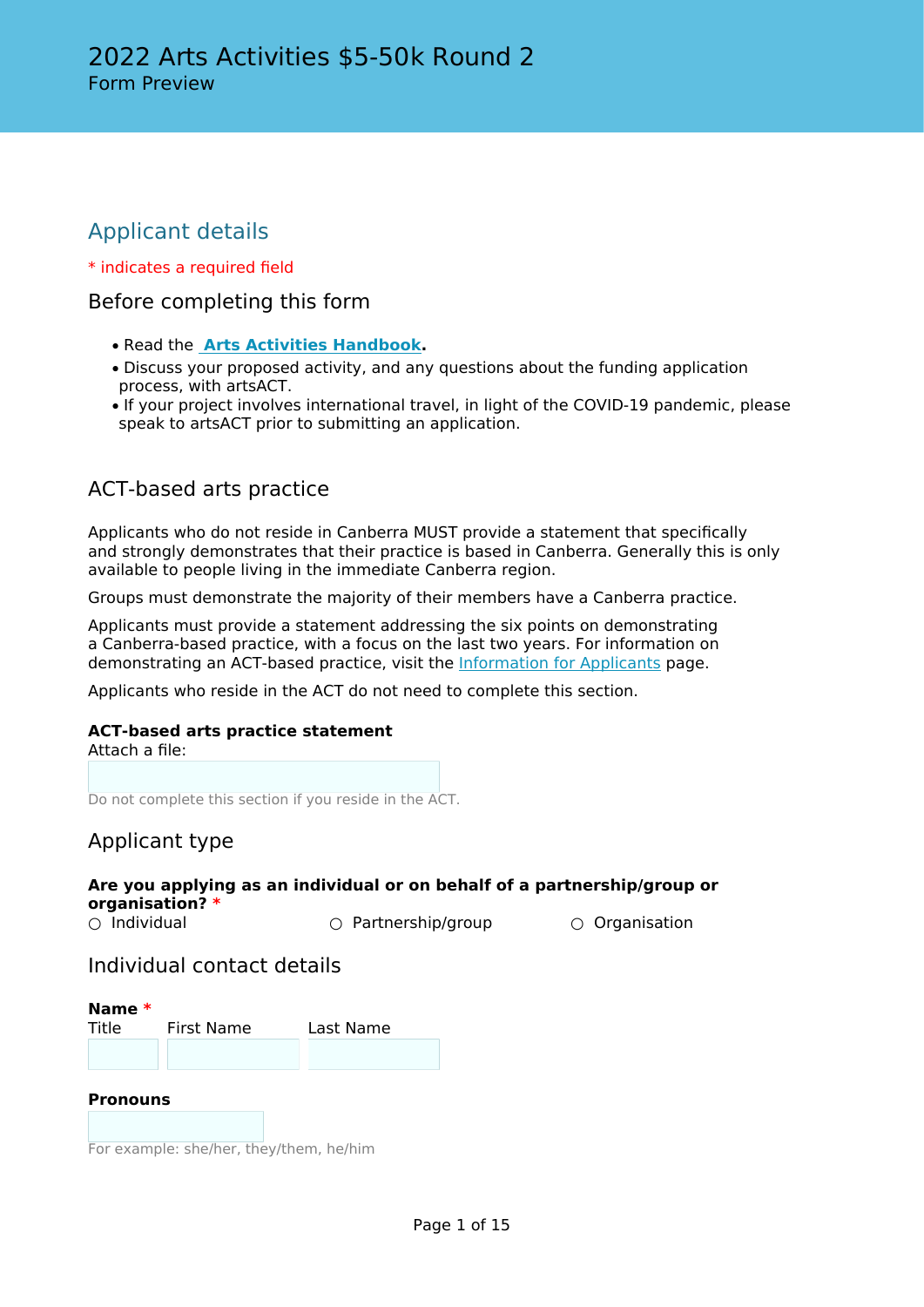### **Residential/physical address \***

Address

Address Line 1, Suburb/Town, State/Province, and Postcode are required.

#### **Postal address \*** Address

Address Line 1, Suburb/Town, State/Province, and Postcode are required.

### **Business hours phone number \***

Must be an Australian phone number.

#### **Mobile phone number**

**Email \***

#### **If you are not entering into an auspice arrangement, you must provide** *either* **your ABN** *or* **a completed Statement by Supplier form below.**

#### **ABN**

The ABN provided will be used to look up the following information. Click Lookup above to check that you have entered the ABN correctly.

| Information from the Australian Business Register |  |  |
|---------------------------------------------------|--|--|
|                                                   |  |  |
|                                                   |  |  |
|                                                   |  |  |
|                                                   |  |  |
|                                                   |  |  |
|                                                   |  |  |
| More information                                  |  |  |
|                                                   |  |  |
|                                                   |  |  |
|                                                   |  |  |
|                                                   |  |  |

Must be an ABN.

### **Statement by Supplier**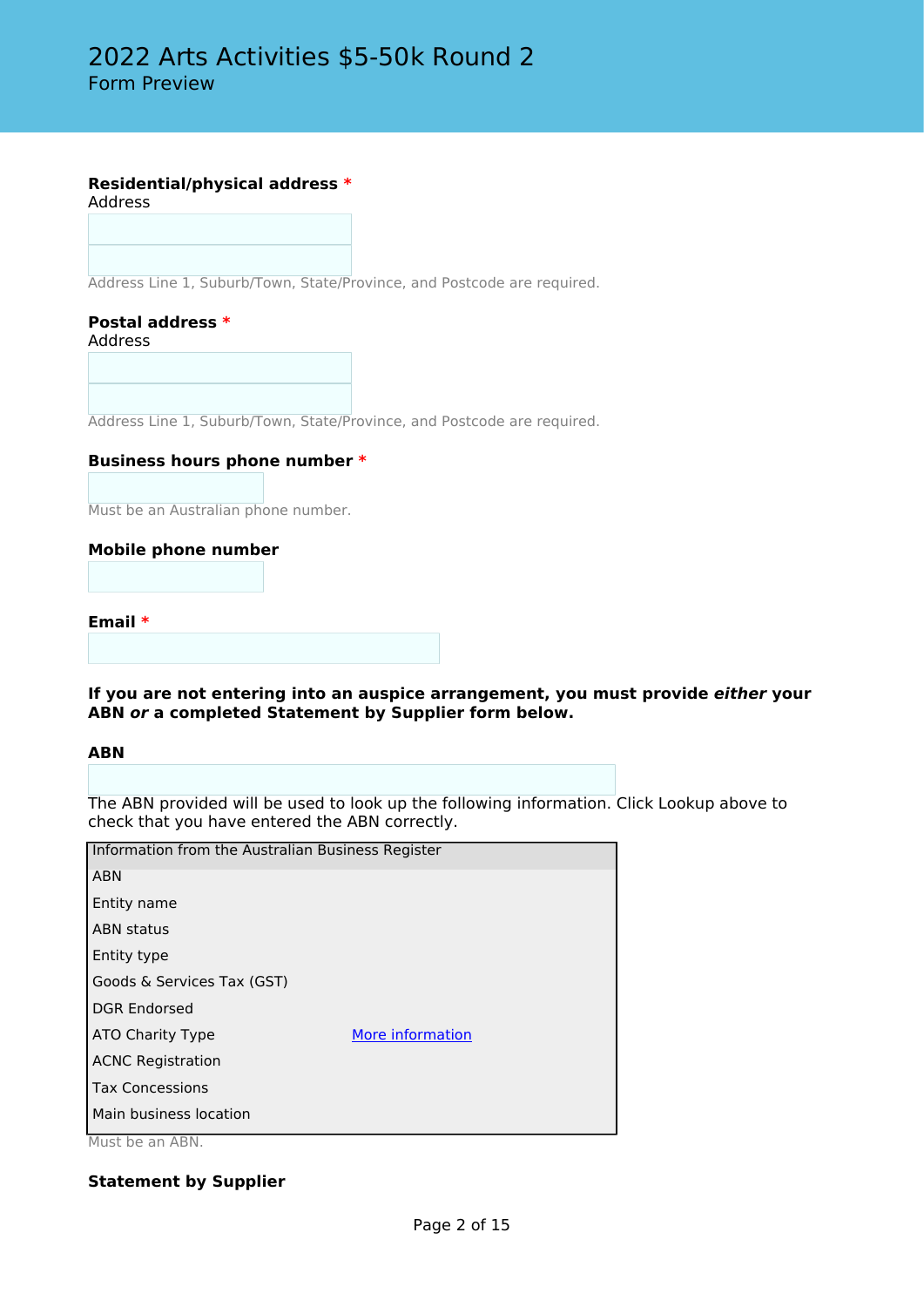#### Attach a file:

If you do not have an ABN, you must attach a Statement by Supplier form, which is available from the Australian Taxation Office.

Group contact details

### **Name of group \***

Organisation Name

One member of the partnership/group must be nominated as the contact person.

If the application is successful, the contact person will be legally responsible for the management and acquittal of the funding. Unless an auspice arrangement is in place, they will receive the funding, which may have tax implications that should be considered before submitting the application.

#### **Group - Contact Person \***

Title First Name Last Name

### **Residential/physical address \***

Address

Address Line 1, Suburb/Town, State/Province, and Postcode are required.

#### **Postal Address \*** Address

Address Line 1, Suburb/Town, State/Province, and Postcode are required.

### **Phone Number \***

Must be an Australian phone number.

#### **Email \***

Must be an email address.

#### **If you are not entering into an auspice arrangement, you must provide** *either* **an ABN** *or* **a completed Statement by Supplier form below.**

### **Group/contact ABN**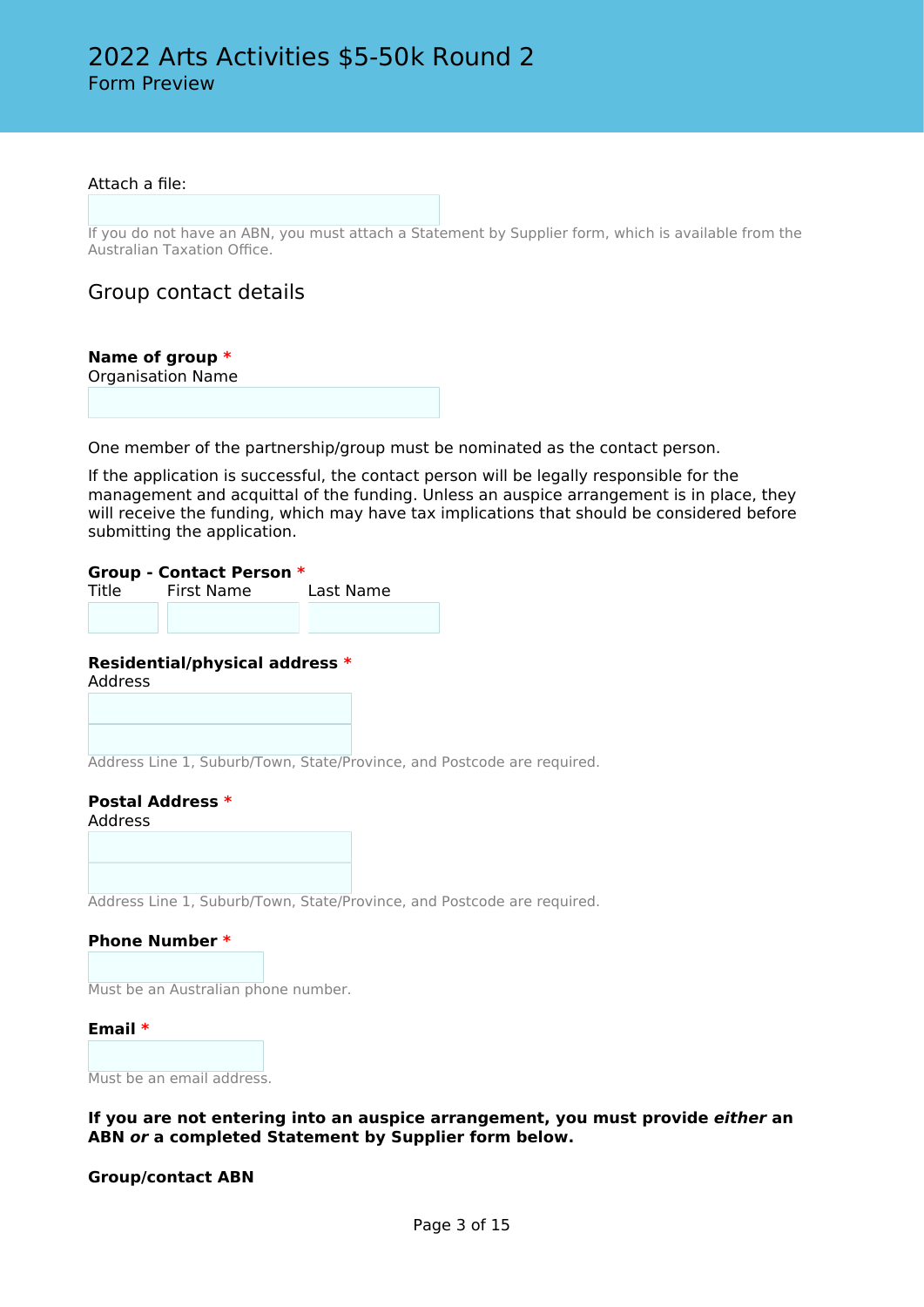The ABN provided will be used to look up the following information. Click Lookup above to check that you have entered the ABN correctly.

| Information from the Australian Business Register |                  |  |
|---------------------------------------------------|------------------|--|
| <b>ABN</b>                                        |                  |  |
| Entity name                                       |                  |  |
| <b>ABN status</b>                                 |                  |  |
| Entity type                                       |                  |  |
| Goods & Services Tax (GST)                        |                  |  |
| <b>DGR Endorsed</b>                               |                  |  |
| ATO Charity Type                                  | More information |  |
| <b>ACNC Registration</b>                          |                  |  |
| <b>Tax Concessions</b>                            |                  |  |
| Main business location                            |                  |  |

Must be an ABN.

#### **Statement by Supplier** Attach a file:

If you do not have an ABN, you must attach a Statement by Supplier form, which is available from the Australian Taxation Office.

# Organisation contact details

### **Organisation name**

Organisation Name

### **Residential/physical address**

Address

**Postal Address**

Address

**Organisation ABN**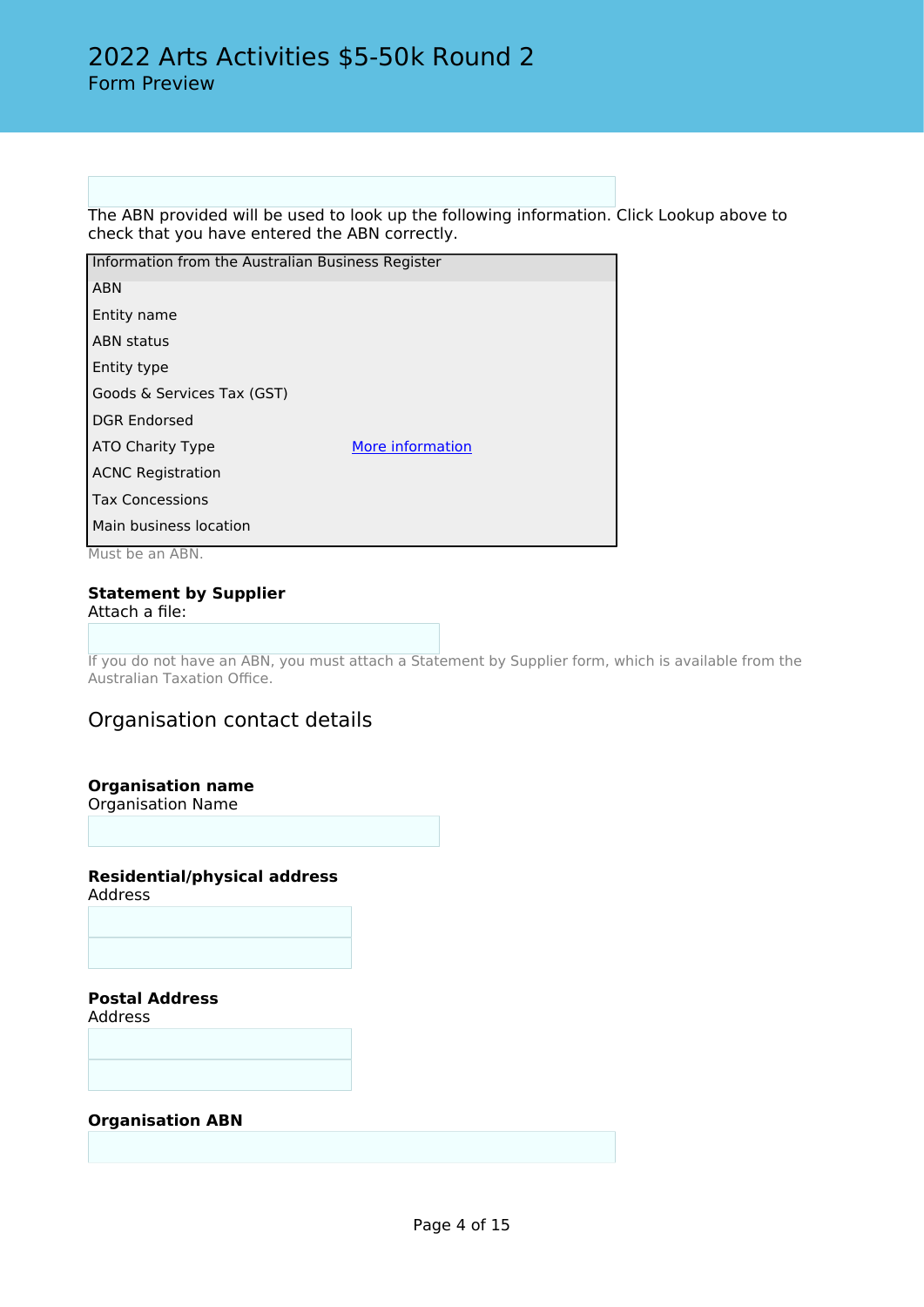The ABN provided will be used to look up the following information. Click Lookup above to check that you have entered the ABN correctly.

| Information from the Australian Business Register |                  |  |
|---------------------------------------------------|------------------|--|
| <b>ABN</b>                                        |                  |  |
| Entity name                                       |                  |  |
| <b>ABN status</b>                                 |                  |  |
| Entity type                                       |                  |  |
| Goods & Services Tax (GST)                        |                  |  |
| <b>DGR Endorsed</b>                               |                  |  |
| ATO Charity Type                                  | More information |  |
| <b>ACNC Registration</b>                          |                  |  |
| <b>Tax Concessions</b>                            |                  |  |
| Main business location                            |                  |  |
|                                                   |                  |  |

Must be an ABN.

Organisations must provide details of an authorised officer with delegation to legally commit on behalf of the organisation (e.g. Chair, President, Chief Executive Officer).

**Applicant - Head of Org \*** Title First Name

### **Head of Org Position \***

E.g. Chair, President, CEO

### **Is this person the main contact for the activity? \***

If the answer is 'No', please complete the contact person section below

| Title                              | <b>Organisation contact person</b><br>First Name | Last Name |  |  |
|------------------------------------|--------------------------------------------------|-----------|--|--|
|                                    |                                                  |           |  |  |
|                                    | <b>Contact person position</b>                   |           |  |  |
|                                    |                                                  |           |  |  |
| <b>Business hours phone number</b> |                                                  |           |  |  |
|                                    |                                                  |           |  |  |
|                                    | Must be an Australian phone number.              |           |  |  |
| Email                              |                                                  |           |  |  |

Must be an email address.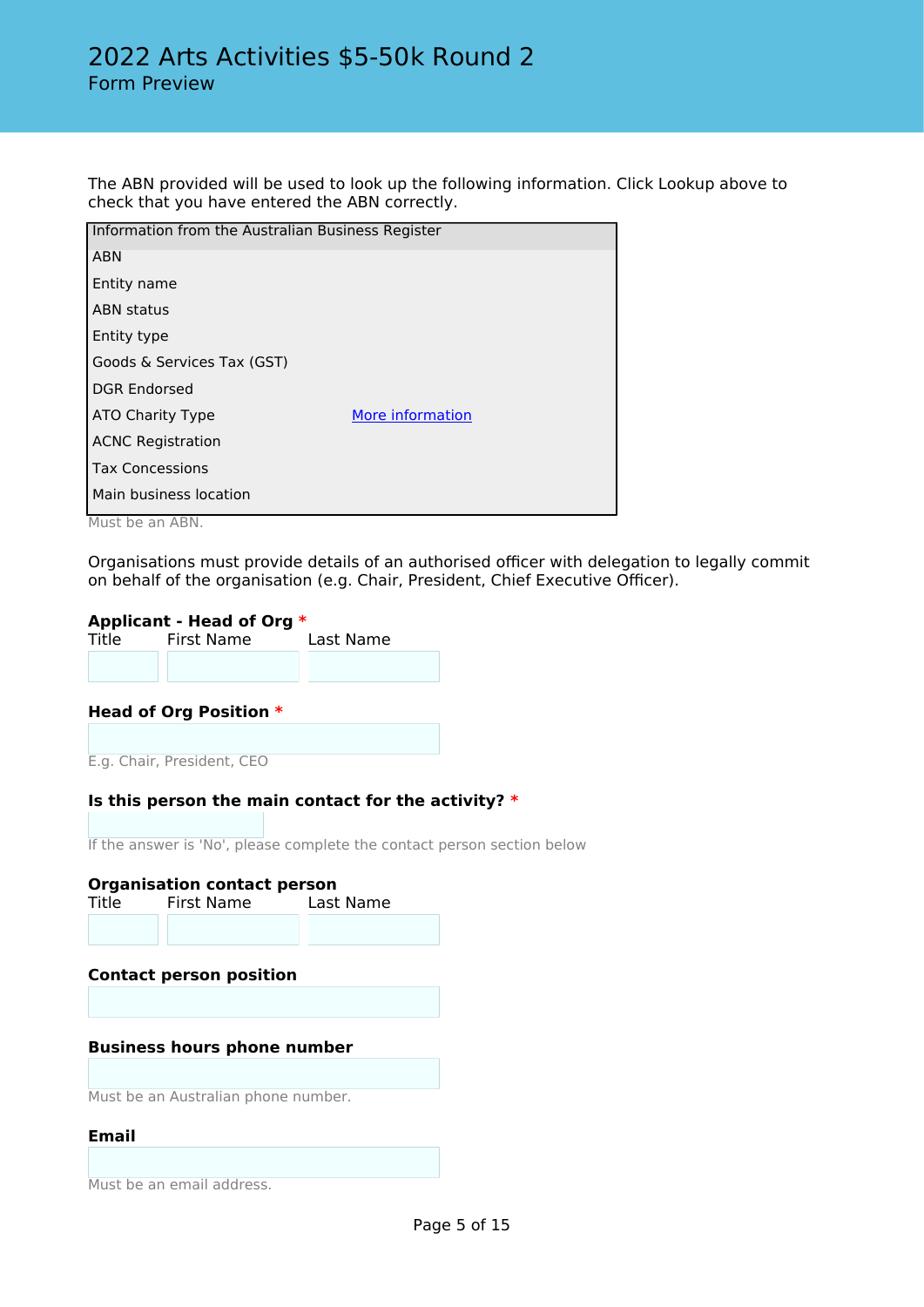# Auspice Arrangement

### \* indicates a required field

For information on auspicing, read the [Arts Activities Handbook.](http://www.arts.act.gov.au/funding/arts-activities-funding)

### **Are you entering into an auspice arrangement? \***

### Auspice organisation details

### **Name of auspice organisation \***

Organisation Name

### **Postal address \***

Address

Address Line 1, Suburb/Town, State/Province, and Postcode are required.

#### **Physical address \*** Address

Address Line 1, Suburb/Town, State/Province, and Postcode are required.

### **Head of organisation \***

| Title | First Name | Last Name |  |
|-------|------------|-----------|--|
|       |            |           |  |

### **Position \***

E.g. Chair, President, CEO

### **Phone number \***

Must be an Australian phone number.

#### **Email \***

**Website**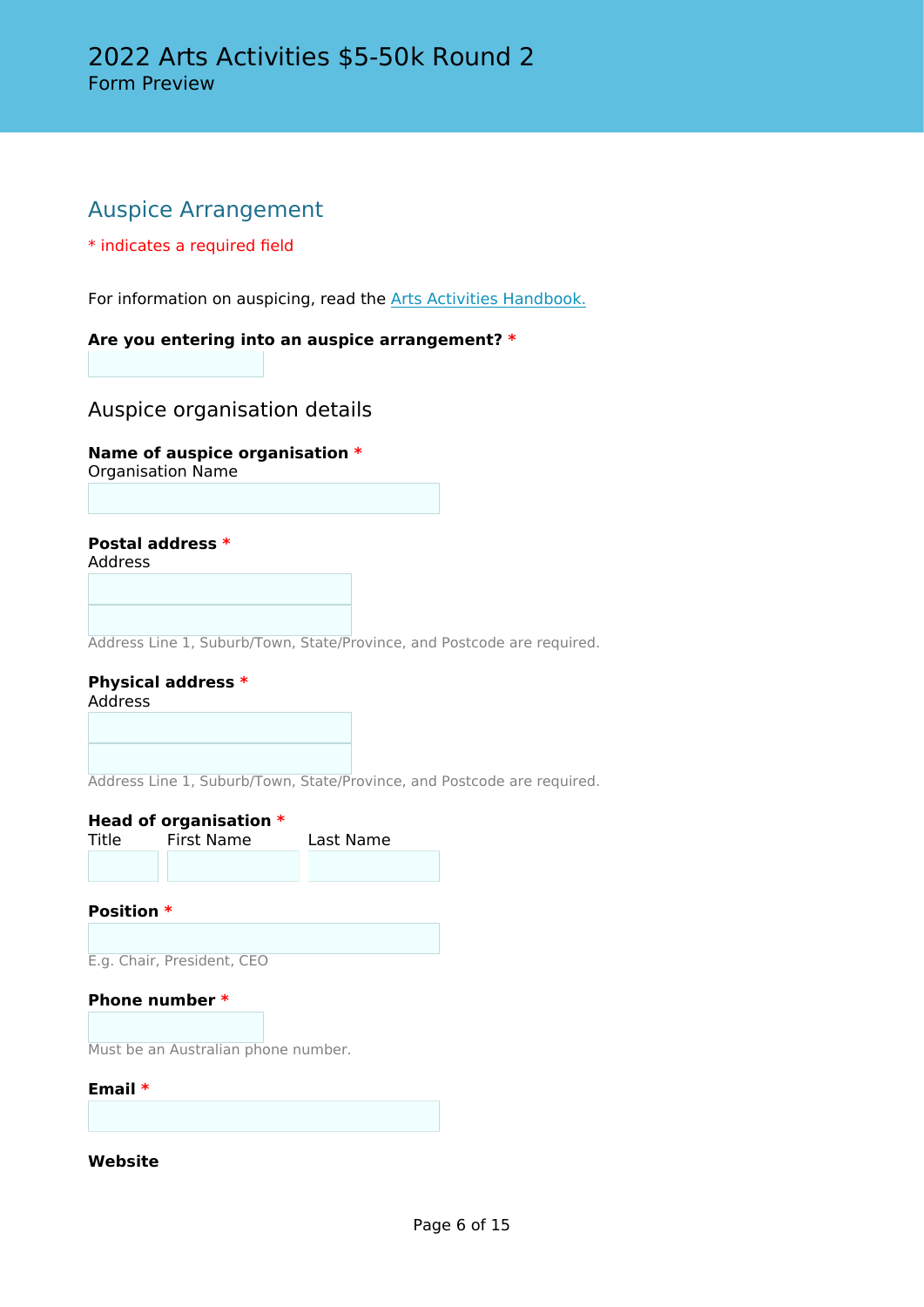Must be a URL

### **ABN of auspicing organisation \***

The ABN provided will be used to look up the following information. Click Lookup above to check that you have entered the ABN correctly.

| Information from the Australian Business Register |                  |  |
|---------------------------------------------------|------------------|--|
| <b>ABN</b>                                        |                  |  |
| Entity name                                       |                  |  |
| <b>ABN</b> status                                 |                  |  |
| Entity type                                       |                  |  |
| Goods & Services Tax (GST)                        |                  |  |
| <b>DGR Endorsed</b>                               |                  |  |
| ATO Charity Type                                  | More information |  |
| <b>ACNC Registration</b>                          |                  |  |
| <b>Tax Concessions</b>                            |                  |  |
| Main business location                            |                  |  |
| $M_{\text{tot}}$ he an ADN                        |                  |  |

Must be an ABN

### Auspice agreement

Applications involving an auspice arrangement must attach evidence of an agreement between the applicant and the auspicing organisation, clearly explaining each party's responsibility.

### **Auspice agreement \***

Attach a file:

Must be signed by an appropriately authorised person (e.g. Chair, President, CEO) and include name, position, signature and date.

# Activity Details

### \* indicates a required field

### **Description \***

no more than 15 words

### **Funding request \***

\$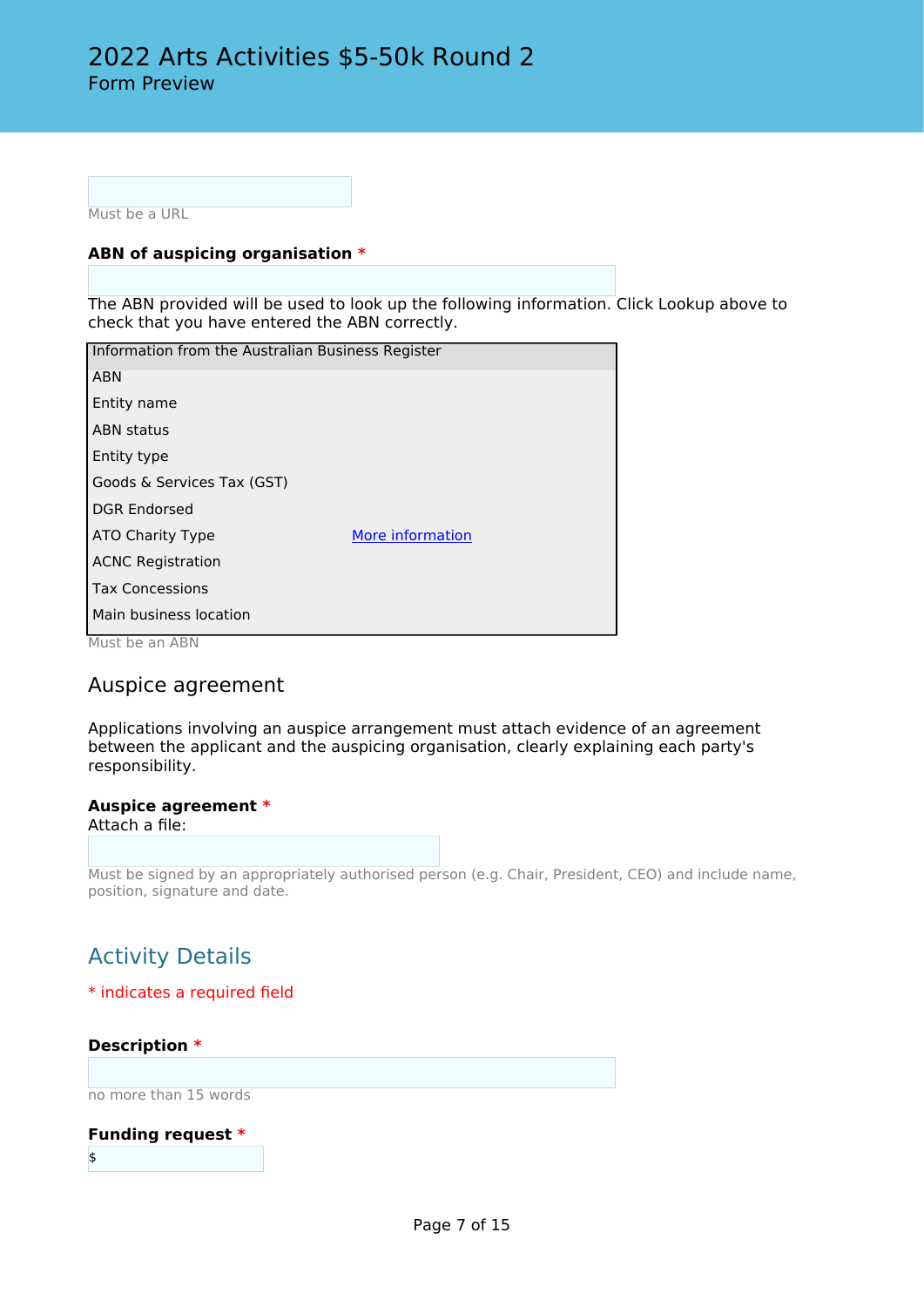What is the total amount you are requesting? From \$5,001 up to \$50,000 (a whole dollar amount - no cents).

### **Total cost of activity \***

\$

What is the total budgeted cost of your activity? (a whole dollar amount - no cents).

#### **Select the main artform for your activity \***

○ Dance ○ Literature ○ Music ○ O Theatre ○ Visual Arts Applications proposing multi-arts or cross-artform activities must nominate a primary artform.

Activities relating to film or screen are not eligible. Applicants seeking support for film or screen activities should apply to [ScreenACT](https://actsia.org.au/).

### **Activity period**

Nominate a start and end date for your activity. These dates should be within 12 months of 1 December 2022. Successful applicants must provide an acquittal within one month of the end date.

The standard period for Arts Activities \$5-\$50k funding is 12 months but can be extended up to 24 months. If you need an end date beyond 12 months, you must provide a brief reason below.

| Start date *                        | <b>End date</b>                                             |
|-------------------------------------|-------------------------------------------------------------|
| Must be on or after 1 December 2022 | Must be before 1 December 2023 or provide a<br>reason below |

### **Reason for extended end date (if required)**

Briefly explain why your activity requires an end date beyond 12 months

### Assessment questions

**Answer the following three questions.** Collectively, the information provided in your application will be considered against the assessment criteria of: quality, benefit, and planning.

### **Question 1: What is the activity?**

- Describe your arts practice and what you want to do.
- How is the activity special, valuable or innovative?

### **1. What is the activity? \***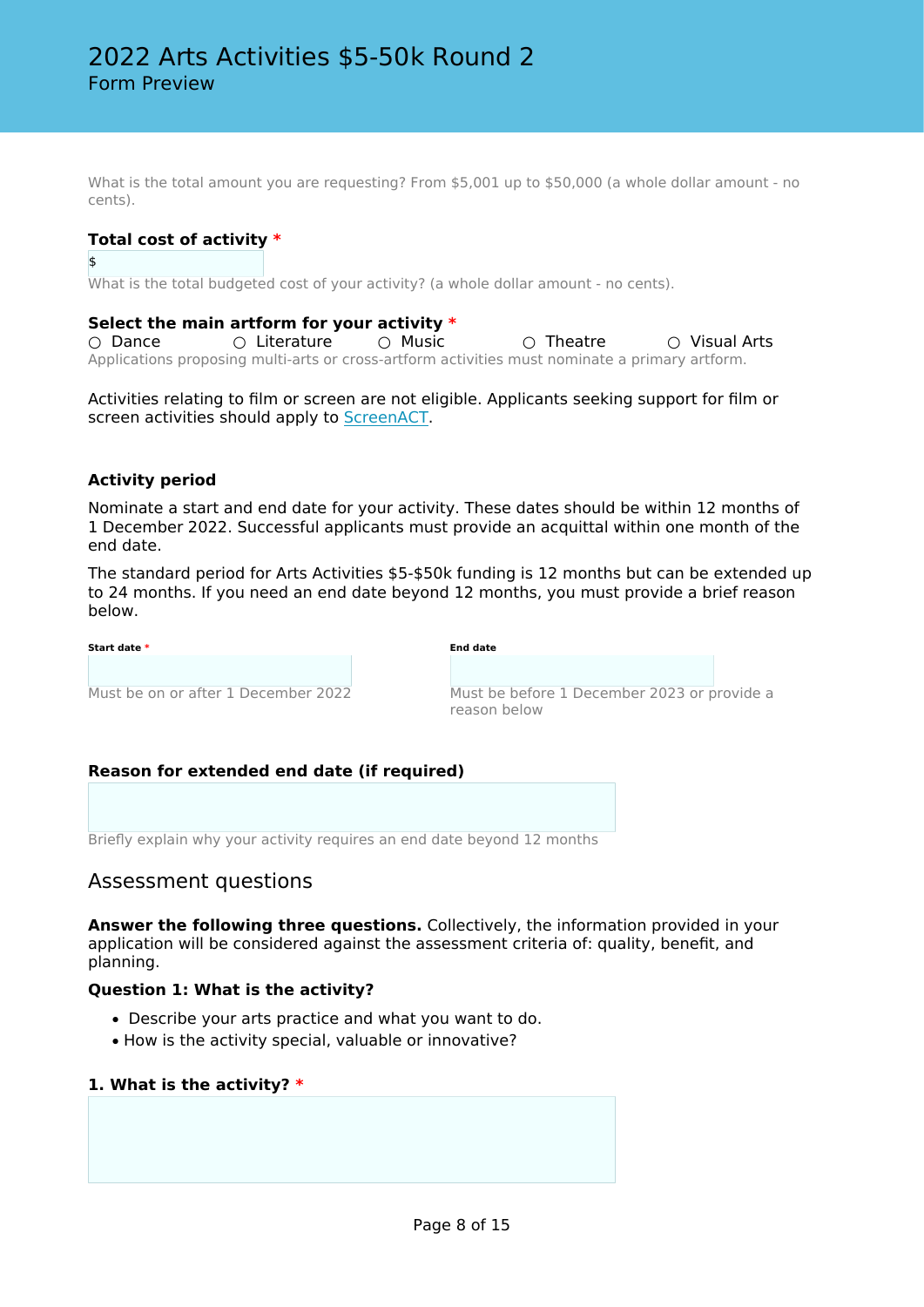Word count: no more than 400 words

### **Question 2: How does your activity meet one or more of the Funding Aims?**

Funding Aims

- • **Arts development** Supports: new and exciting ideas artists to develop their skills and practice.
- • **Arts participation and access** Engages the community: as active participants in artistic skills development in inclusive and accessible arts activities that reflect the diversity of the ACT. (this Funding aim is generally only relevant to community arts projects)
- • **Arts opportunities** Assists: artists and organisations to reach new audiences and markets artists and organisations to connect nationally and internationally including through residencies and cultural exchange work to be showcased to national and international audiences.

Your activity must meet at least one of the Funding Aims but does not have to meet all three.

### **2. How does your activity meet one or more of the Funding Aims? \***

Word count: no more than 400 words

### **Question 3: How will the activity be delivered?**

- Demonstrate the artistic and management skills that will deliver a high quality activity.
- Demonstrate the planning required, including a realistic timeline

### **3. How will the activity be delivered? \***

Word count: no more than 400 words

### Video statement

You may include a video statement in addition to your written responses. It may support but cannot substitute for your responses to the assessment questions. The video should be no longer than two minutes. The content, not the recorded quality, will be considered by assessors.

### **A video may be uploaded OR provided as a web link\* below.**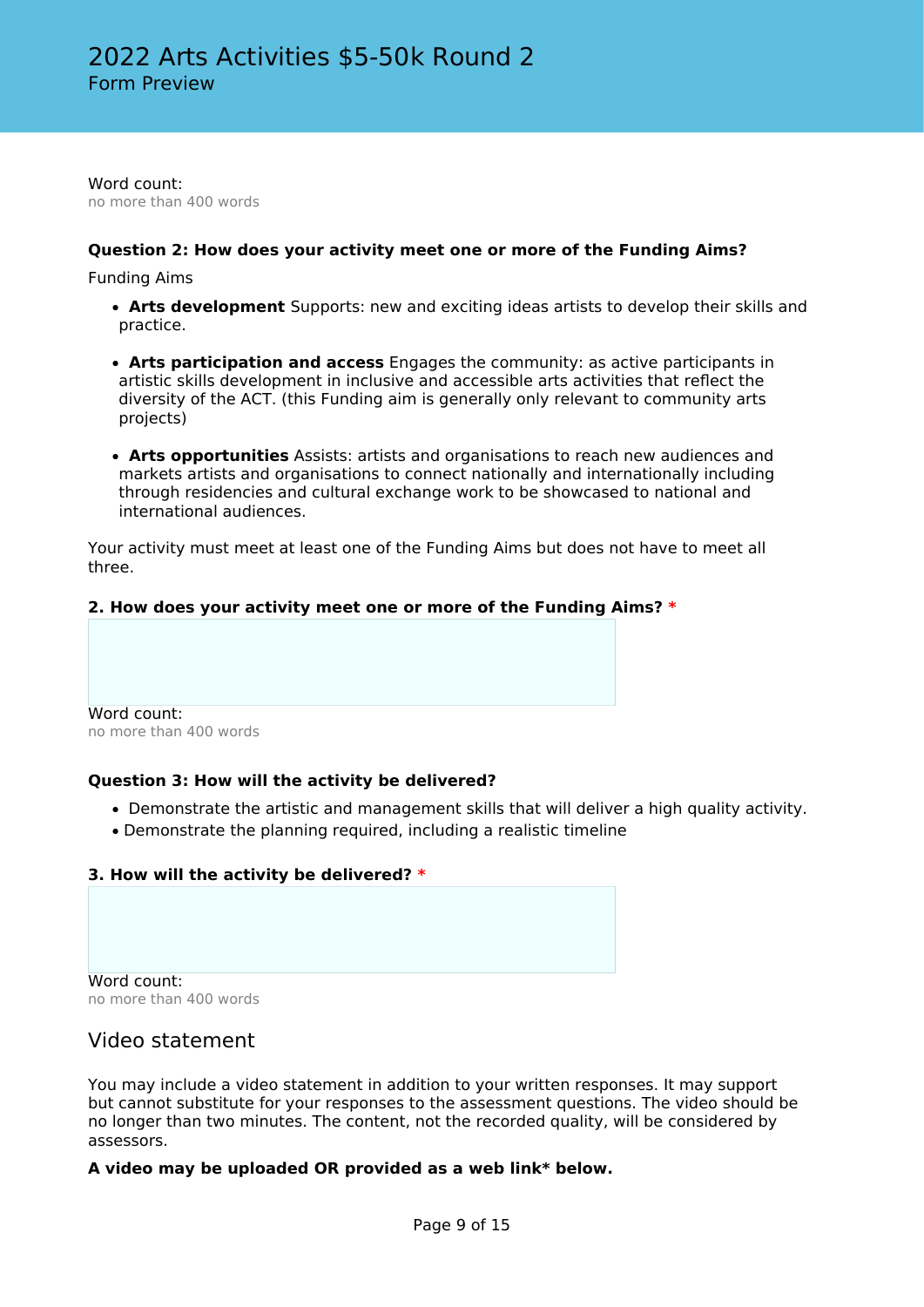**\*If your web link requires a password to access please ensure this information is made available to artsACT staff.**

# **Video upload**

Attach a file:

Maximum 25MB

### **OR Video web link**

Must be a URL.

# Budget

Use the tables below to outline your budget, clearly listing all expected income and expenditure. You can add extra rows to the tables.

Provide clear descriptions for each budget item.

**The budget must balance**. The total income and total expenditure amounts must be the same. The Budget totals section will automatically calculate the income and expenditure tables.

**Do not add commas** to figures e.g. write 1000 not 1,000. This will ensure the Budget totals calculate correctly.

### **All amounts should be inclusive of GST.**

For detailed information about preparing your budget, refer to the [Arts Activities Handbook.](http://www.arts.act.gov.au/funding/arts-activities-funding)

### Income

Show all expected income including your Arts Activities funding request and any in-kind support.

| <b>Income description</b> | <b>Income Amount (\$)</b>      |  |  |
|---------------------------|--------------------------------|--|--|
|                           | Whole dollar amount (no cents) |  |  |
|                           |                                |  |  |
|                           |                                |  |  |
|                           |                                |  |  |
|                           |                                |  |  |

### Expenses

**Show all the costs associated with your activity.**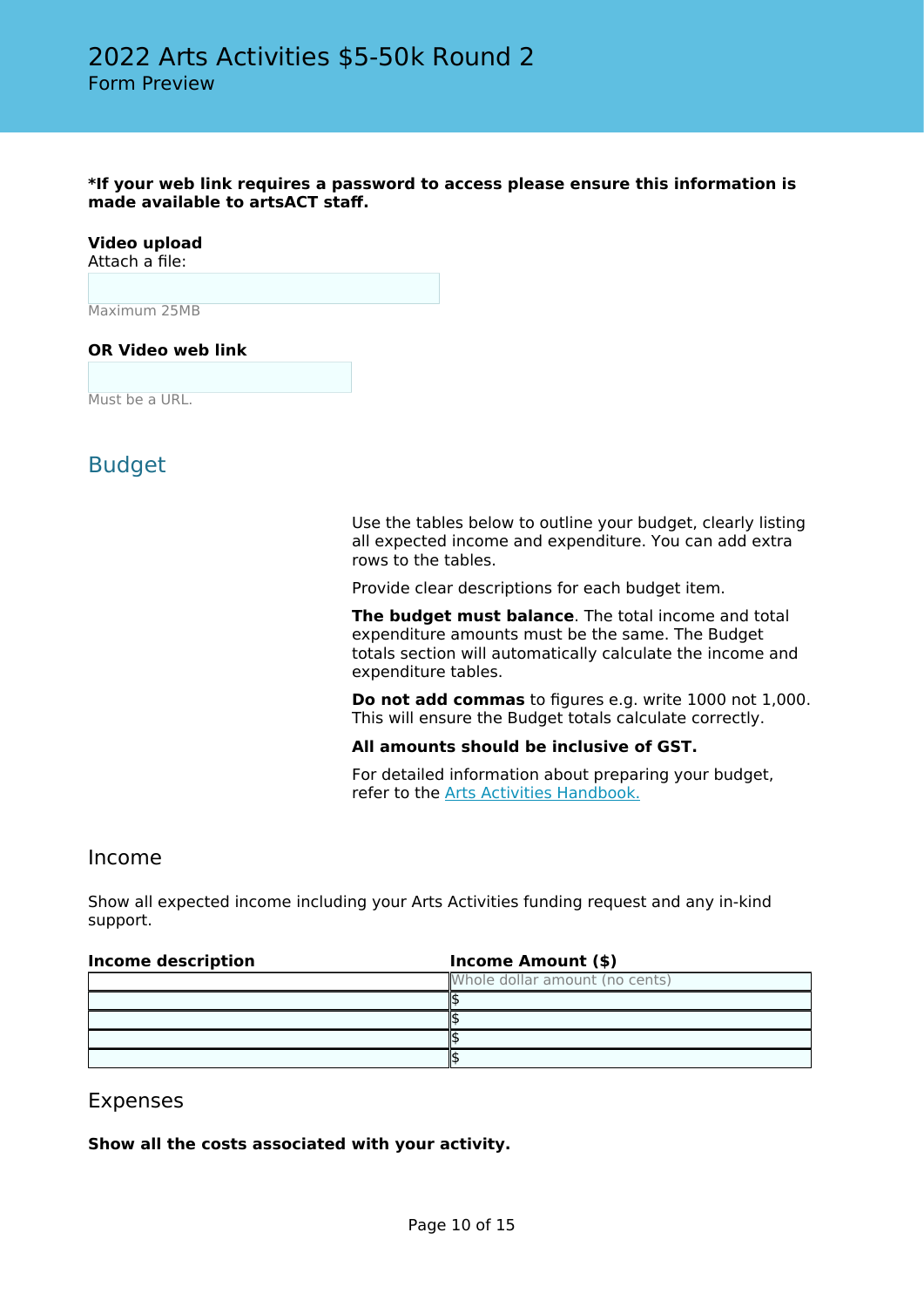Identify the items that will be paid for (in full or part) with your Arts Activities funding request.

Expenditure items to consider include:

- fees and salaries
- venue hire
- material costs
- marketing and promotion
- administration
- insurance

Provide a quote for each expenditure item.

| <b>Expenditure Description</b> | <b>Grant expenditure</b>                 | <b>Expenditure Amount (\$)</b> |
|--------------------------------|------------------------------------------|--------------------------------|
|                                | to be paid from Arts Activities<br>grant | Whole dollar amount (no cents) |
|                                |                                          |                                |
|                                |                                          |                                |
|                                |                                          |                                |
|                                |                                          |                                |

### Budget totals

| Income total: |  |
|---------------|--|
|               |  |
|               |  |

| This number/amount is calculated. |  |
|-----------------------------------|--|

| <b>Expenditure total:</b> |  |
|---------------------------|--|
| ۹,                        |  |

This number/amount is calculated.

# Budget support

You must provide quotes for expenditure items. If a written quote cannot be provided you should explain how the item amount was calculated.

In addition to completing the income and expenditure tables, you may also provide a statement explaining your budget or upload a more detailed budget. For activities involving a large number of artists, this can include an explanation of payment rates and number of hours employed.

### **Budget statement**

Word count: Must be no more than 200 words.

#### **Quotes must be provided for major expenditure items** Attach a file:

Upload one quote only for each major item of expenditure.

### **Detailed budget if required**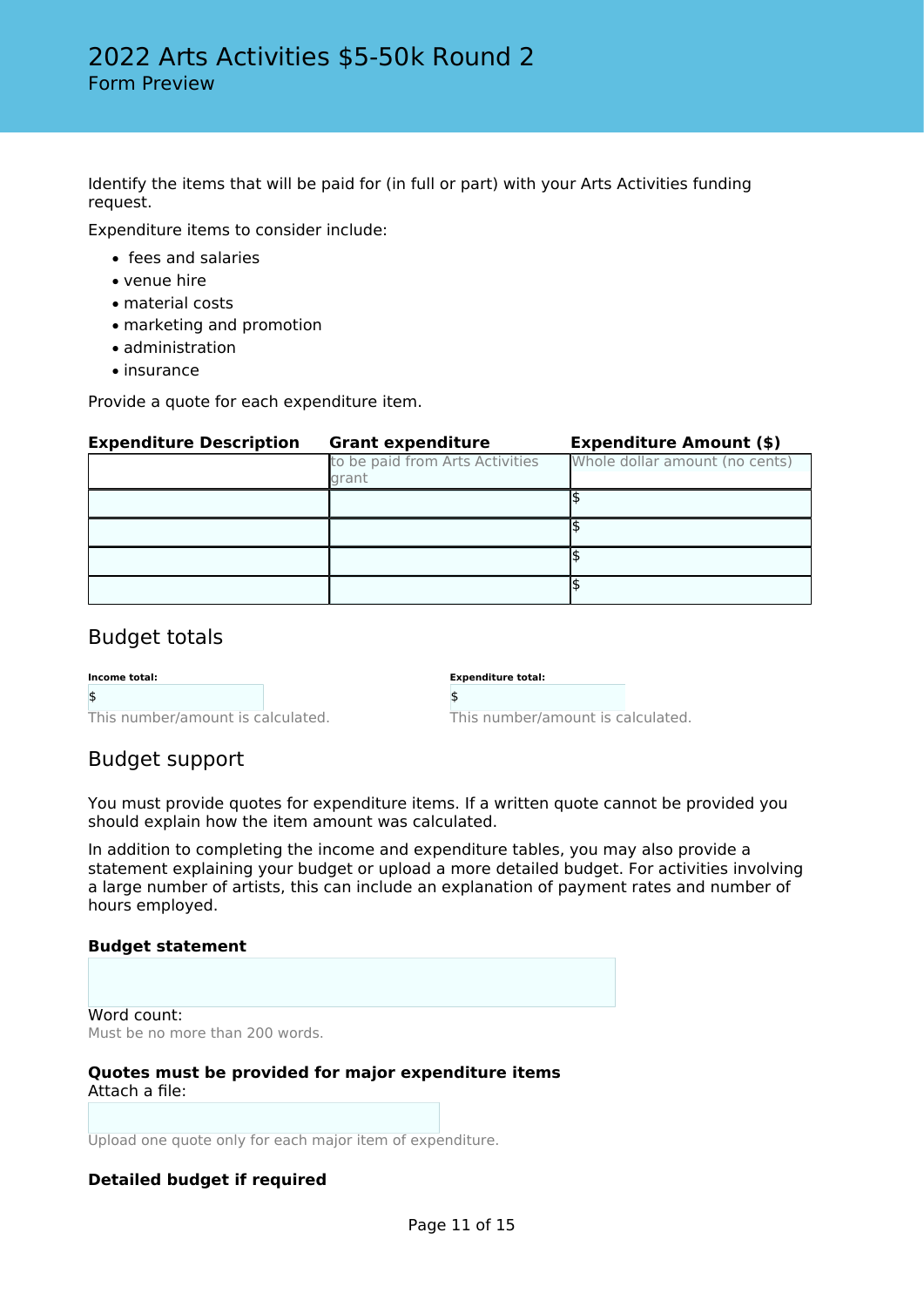Attach a file:

# Support Material

\* indicates a required field

**Clearly label** all attachments, e.g. 'CV for Joe Bloggs', not 'Document 1'.

Upload support material in a commonly accessible format (e.g. Word; Excel; PDF; JPEG; PNG; MP3; MOV). If an assessor cannot open an attachment, it will not be considered.

File attachments are limited to 25MB. Larger video files may be provided as a URL web link.

### Key artist/personnel CVs

All applicants must provide a CV of no more than 2 pages for each artist/personnel.

**Attach CV/s \*** Attach a file:

You may attach multiple files

### Artform support material

All applicants must provide recent, high quality artform support material. It should not exceed the following limits:

- Images: maximum ten images
- Text and printed material: maximum ten pages
- Audio files: maximum three tracks, and not more than six minutes in total
- Video files: maximum three files, and not more than six minutes in total

# **Attach artform support material \***

Attach a file:

You may attach multiple files

### **URL web link to online support material**

Large video files must be provided in this way. If online support material is password protected, record the password next to the URL.

### Additional support material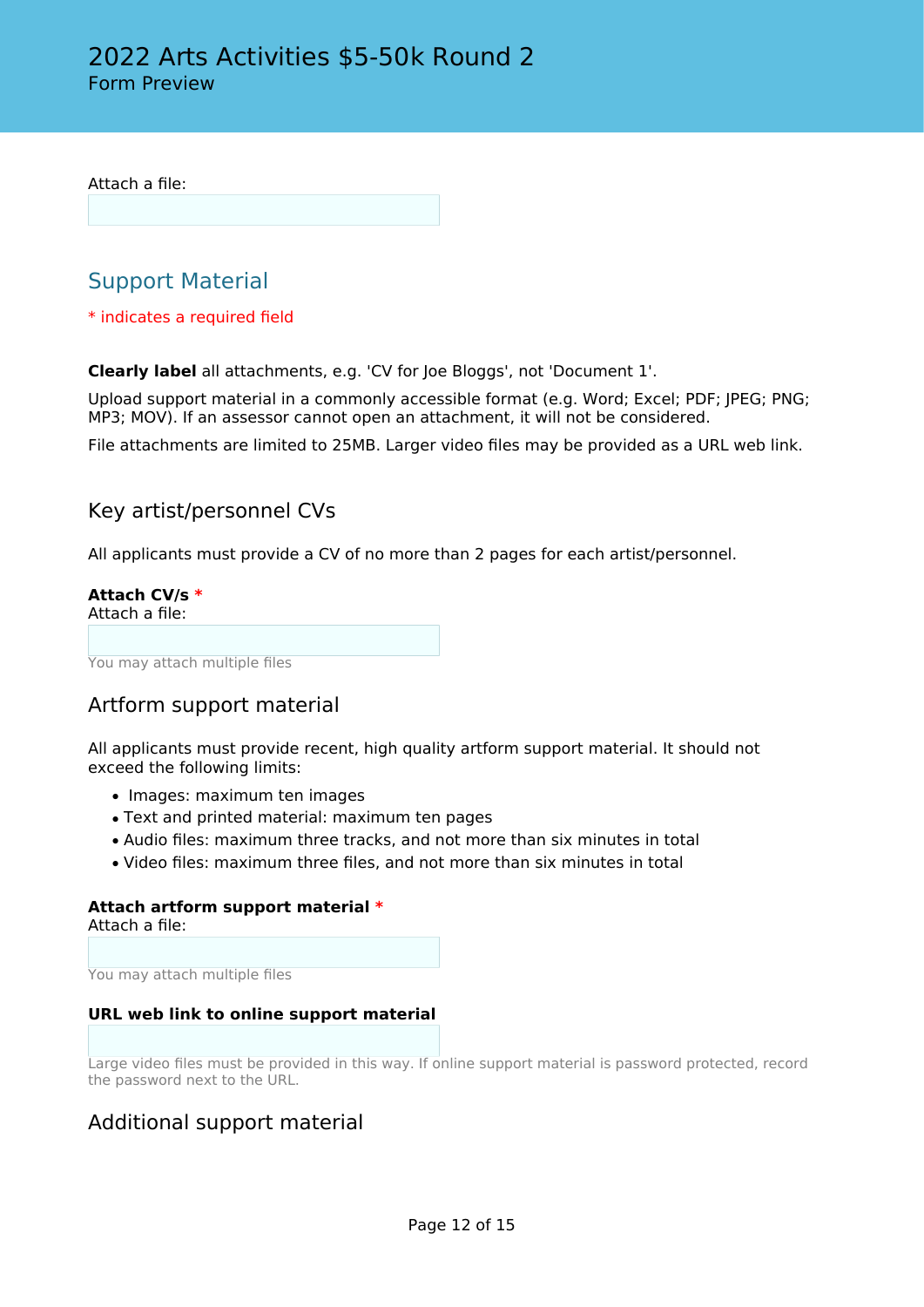In general, the higher the funding request and more complex the activity, the more evidence of planning will be required.

Where applicable, applicants may also attach:

- detailed timeline
- marketing/distribution plan
- accessibility plan
- letters/evidence of confirmation from key personnel and other parties named in the application
- letters of support
- critical reviews of work

#### **Additional support material**

Attach a file:

# Statistical Information

### For individuals

The following information is not considered in the assessment of your application. Any information provided helps artsACT review its funding programs.

### **Are you a first time applicant to artsACT?**

| ∩ Yes                                          | $\circ$ No                                                               |
|------------------------------------------------|--------------------------------------------------------------------------|
|                                                | At which stage of your arts practice do you consider yourself to be?     |
| ○ Yes                                          | Do you identify as an Aboriginal or Torres Strait Islander?<br>- No      |
| ∩ Yes                                          | Are you from a culturally and linguistically diverse background?<br>∩ No |
| Do you have a disability?<br>∩ Yes             | No<br>∩                                                                  |
| Indicate your approximate age.                 |                                                                          |
| Do you have a tertiary qualification?<br>○ Yes | No<br>∩                                                                  |
| For groups                                     |                                                                          |

The following information is not considered in the assessment of your application. Any information provided helps artsACT review its funding programs.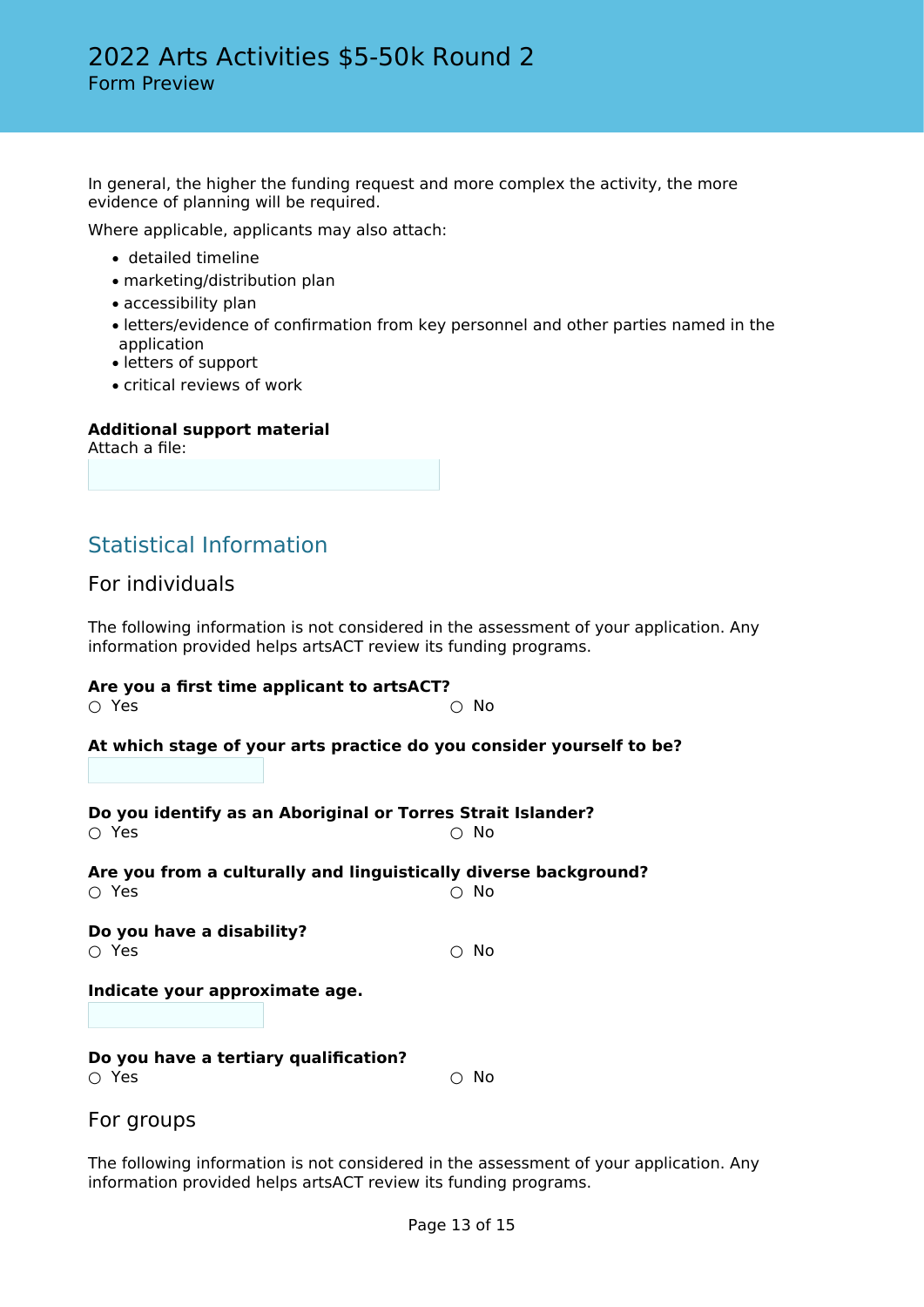#### **Is the group a first time applicant to artsACT?**<br>  $\bigcirc$  Yes  $\bigcirc$  No ○ Yes ○ No ○ Don't know

### **How many group members identify as an Aboriginal or Torres Strait Islander person?**

Must be a number – enter 0 if none.

### **How many group members come from a culturally and linguistically diverse background?**

Must be a number – enter 0 if none.

### **How many group members identify as persons with a disability?**

Must be a number – enter 0 if none.

#### **Indicate your approximate age.**

The age of the group contact person.

### For organisations

The following information is not considered in the assessment of your application. Any information provided helps artsACT review its funding programs.

#### **Is your organisation a first time applicant to artsACT?**

○ Yes ○ No ○ Don't know

**Does your activity focus on Aboriginal and Torres Strait Islander peoples?**  $\bigcirc$  Yes  $\bigcirc$  No

**Does your activity focus on people living with disability?**<br>  $\bigcirc$  Yes<br>  $\bigcirc$  No ○ Yes

### **Does your activity focus on people from a culturally and linguistically diverse background?**

 $\bigcirc$  Yes  $\bigcirc$  No

# Feedback, Certification and Submission

\* indicates a required field

Feedback

### **How did you find the online application process?**

○ Easy ○ Neutral ○ Difficult